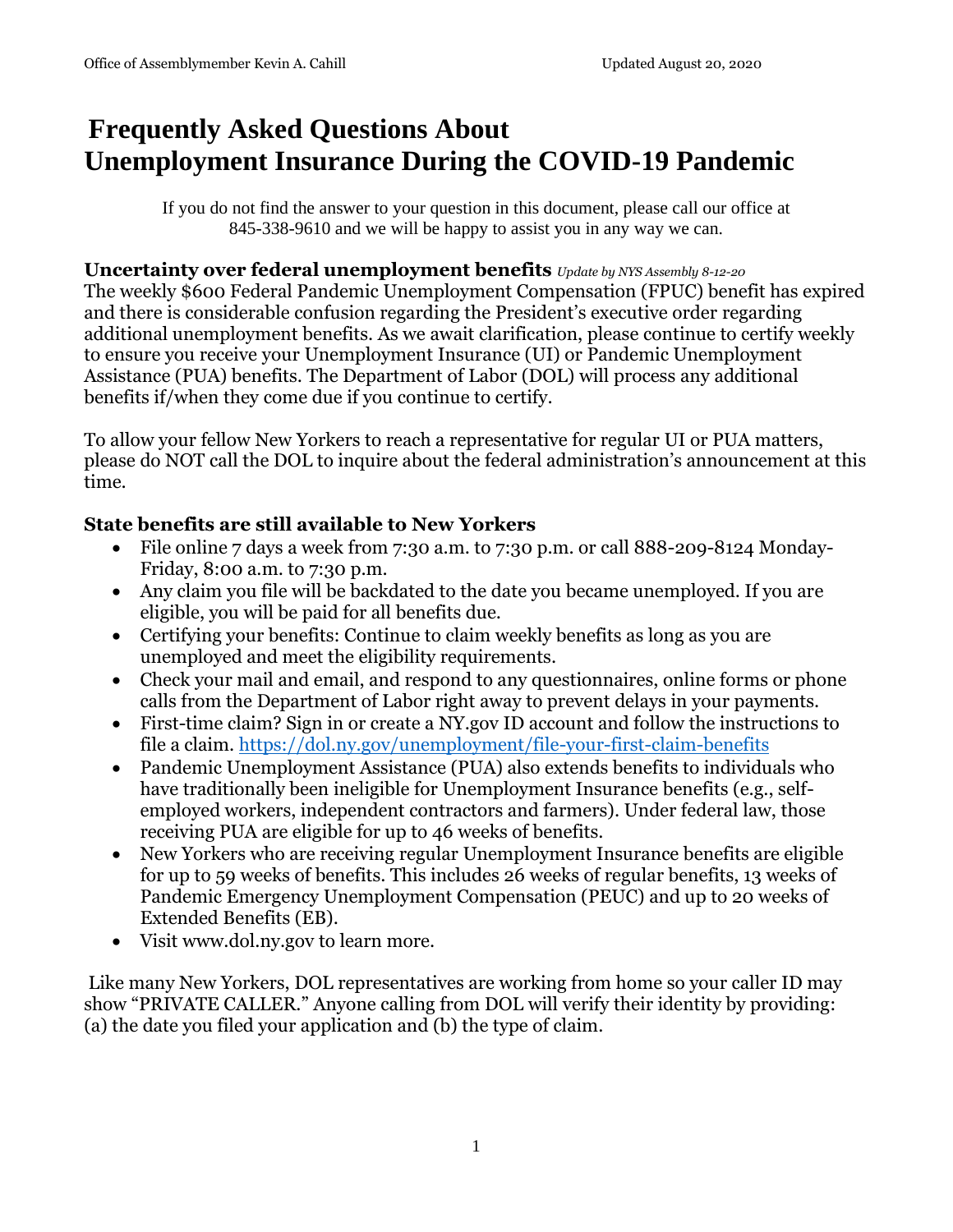#### **Q: How long do I have to wait after being unemployed to apply for benefits?**

**A:** New York State is waiving the 7-Day waiting period for Unemployment Insurance benefits for people who are out of work due to Coronavirus (COVID-19) closures or quarantines. If you've seen the term 'waiting week' on your payment history, it is a relic of the existing system and does NOT impact your benefits.

#### **Q: I could not receive benefits because I exhausted my existing benefits.**

**A:** Yes, the Federal relief package will extend coverage for people who have exhausted existing benefits by *at least* 13 weeks.

#### **Q: I was a part-time employee or was self-employed (including "gig workers"). Can I apply now?**

**A:** If you are not traditionally eligible for unemployment benefits (self-employed, independent contractors, farmers, workers with limited work history, and others) and are unable to work as a direct result of the coronavirus public health emergency, you may now be eligible through Pandemic Unemployment Assistance (PUA).

Learn more about Pandemic Unemployment Assistance.

You will not be eligible for PUA if you can telework, or if you are receiving paid sick leave or other paid leave benefits (regardless of meeting a category listed above).

#### **Q: How much can I receive in payments?**

**A:** A person's benefit rate is based on dividing your earnings for the highest paid quarter of the base period by 26, up to a maximum of \$504 per week. If you earned less than \$3,575 in your highest paid quarter, your earnings are divided by 25 to arrive at your weekly benefit amount. You can *estimate* your weekly unemployment insurance benefits using this tool from the NY Department of Labor: https://labor.ny.gov/benefit-rate-calculator/

The Federal relief package has expanded Unemployment Insurance to provide an additional \$600 per week, on top of state benefits. This additional payment will last until July 31, 2020. We do not yet know if there will be federal action that will extend this benefit.

Part-time and self-employed workers are also eligible for the additional \$600 weekly benefit provided by the Federal government. This benefit will cover from the date of unemployment.

# **Q: How long will these payments last?**

**A:** Usually, unemployment insurance payments last for 26 weeks, however, the Federal relief package has provided for additional 13 weeks of benefits bringing the total up to 39 weeks.

# **Q: How do I apply?**

# **A: Refer to this step by step process on how to apply for benefits:**

- Go to the Department of Labor website https://dol.ny.gov/unemployment/file-your-firstclaim-benefits or call 1-888-209-8124

- Sign in with your NY.GOV ID or create a NY.GOV ID
- Follow the instructions to file a claim
- Submit your application

The Department of Labor will evaluate your claim for UI benefits and decide if you qualify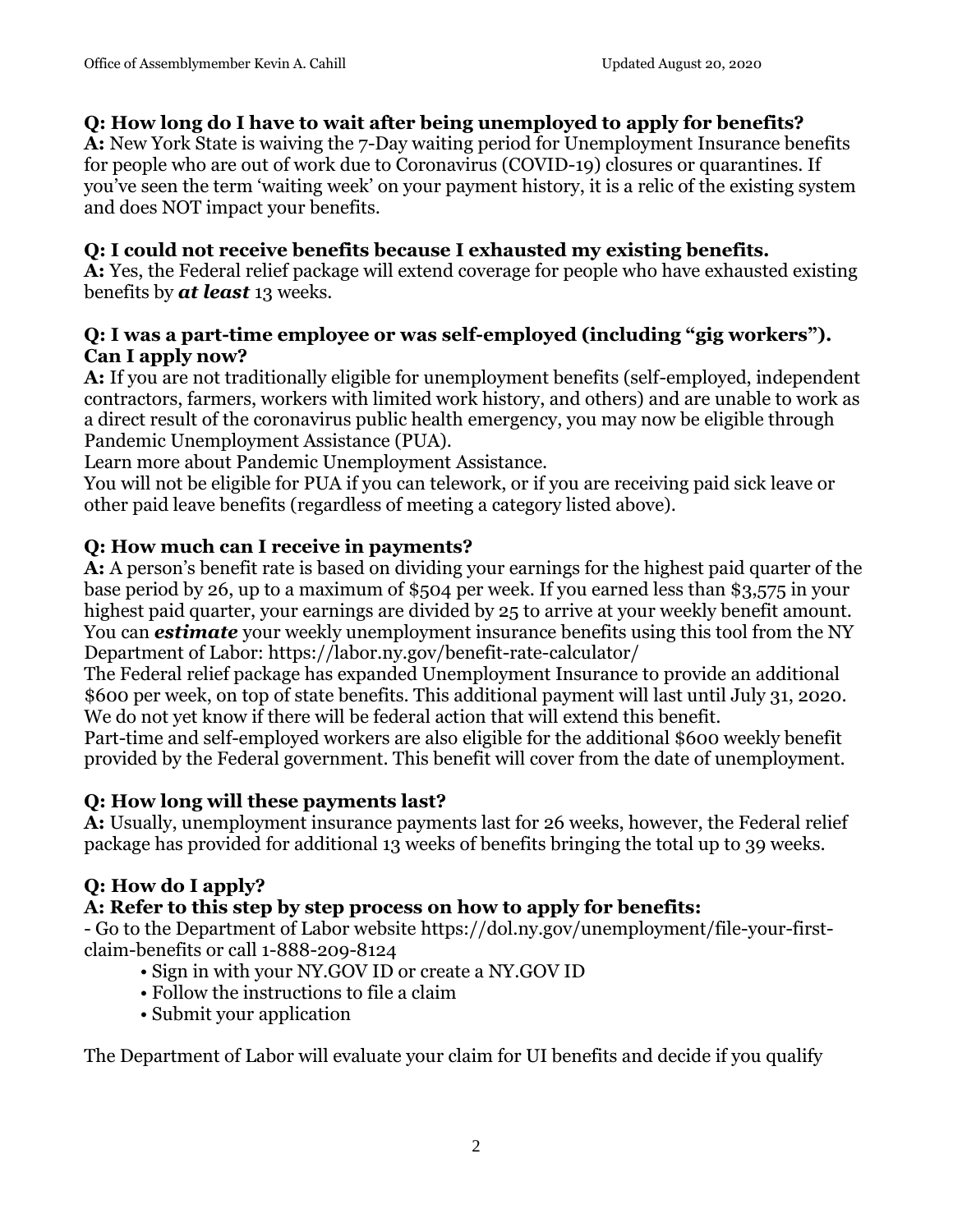# **Q: What is NY.GOV ID?**

**A:** The NY.GOV ID is an online account you create when you access services on state websites. With your ID you will only have to remember one username and password when you use the online services at the DMV, unemployment and other state programs.

# **Q: What Information Do I Need to Apply for Unemployment Insurance?**

• Your Social Security Number

- Your driver license or Motor Vehicle ID card number (if you have either one)
- Your complete mailing address and zip code
- A phone number where you can be reached
- Your Alien Registration card number (if you are not a U.S. Citizen and have a card)
- Names and addresses of all your employers for the last 18 months, including those in other states

• Employer Registration number or Federal Employer Identification Number (FEIN) of your most recent employer (FEIN can be found on your W-2 form or from your employer's finance department)

- Your copies of forms SF8 and SF50, if you were a federal employee
- Your most recent separation form (DD 214), for military service

# **Q: Where can I get more information about filing a claim?**

**A:** Please visit the Department of Labor's website for more information on Unemployment Insurance:

https://www.labor.ny.gov/home/

# **Q: What is the easiest way to file a claim?**

**A: The best way to file a new unemployment insurance claim is** online. The application has been updated so New Yorkers can apply for Unemployment Insurance or Pandemic Unemployment Assistance.

The Telephone Claim Center is available toll-free during business hours to file a claim: 1-888-209-8124 for New York State residents

**Q: I can't get through by phone to the Department of Labor. What should I do? A:** The Department of Labor is experiencing a surge in calls. As a result, there may be delays in filing for unemployment insurance, however, **once filed, all benefits will be retroactive to the day you were out of work.** 

In order to deal with the demand, the Department of Labor are extending their phone hours as follows:

Monday through Friday, 8 am to 7:30 pm.

Saturday and Sunday, 7:30 am to 8:00 pm.

If you have already filed a claim, and were told you needed to call to complete your application do NOT call - instead, the Department of Labor (DOL) call center will call you directly. Please note that the telephone claims center cannot help you with issues related to your NY.gov account, such as difficulty logging in, changing your personal information or resetting your password. For NY.gov assistance, please call (800) 833-3000.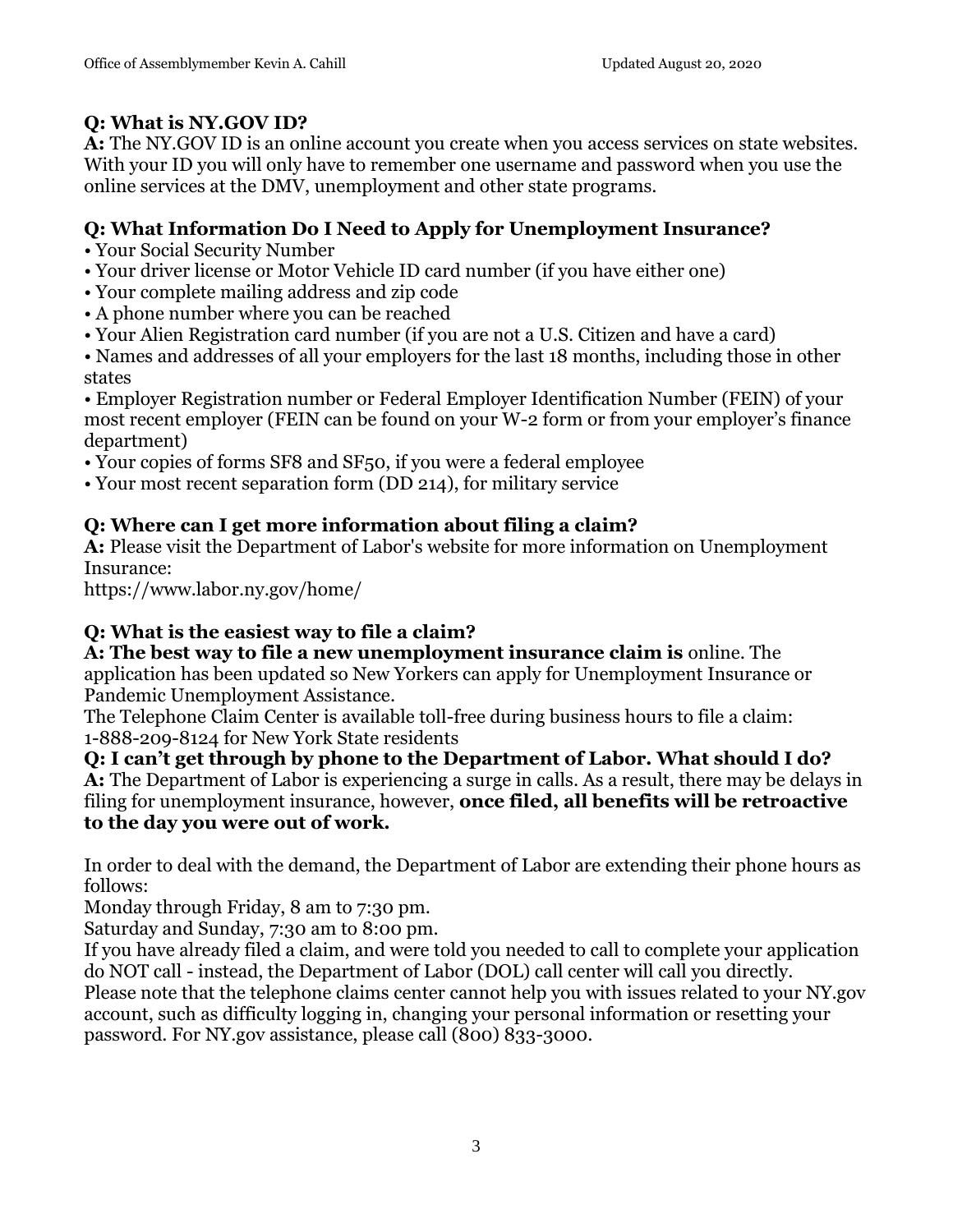#### **Receiving Your Back Benefits**

The DOL is using DocuSign's secure digital signature technology to help New Yorkers get their backdated payments. If you receive an email, please fill out the form and send it in so that we can get you the benefits you are eligible for as quickly as possible. To verify the legitimacy of your notification from DocuSign the message will be sent to you from dse@docusign.net and the Reply-To email will be backcert@labor.ny.gov. Docusign FAQs

#### **Q: I have a disability that makes it difficult to file a claim, is there help?**

**A:** If you have a disability and need help to file your claim, you may allow another person to aid you. You must be present each time they help you and use your PIN. You will be held accountable for the actions of your helper. You may be subject to penalties, including forfeiture of benefits, if you are not present when your helper assists you.

#### **Callers may ask a friend or relative to help with phone claims if they:**

- Have problems with hearing or speech, or
- Have difficulty using the phone for any reason.
- Hearing Impaired

Have your helper call the Telephone Claims Center at 1-888-783-1370.

#### **TeleType (TTY) / Telecommunications Device for the Deaf (TDD):**

Call a relay operator first at 1-800-662-1220 and ask the operator to call the Telephone Claims Center at 1-888-783-1370.

Source: https://www.ny.gov/services/get-unemployment-assistance

#### **Q: I had previously applied for unemployment but was denied as a result of the forfeit penalty, is there anything I can do?**

**A:** The NYS Department of Labor announced May 13th that the state would begin sending those individuals previously denied benefits due to forfeit penalties, the full amount of unemployment insurance they would have been entitled too in addition to the \$600 weekly payment made available by the federal Pandemic Unemployment Compensation Program. Individuals are encouraged to check their existing claim for an updated status.

**A:** New York State's new coronavirus paid leave law was just enacted. Here are the basics: • New York State's 'Paid Sick Time Plan' provides sick leave and job protection for workers during the COVID-19 crisis.

• Effective immediately, New York State employees unable to work due to the "stay at home" orders have job protection during the isolation period.

• In order to be eligible, these orders must be issued by the state of New York, the Department of Health, local board of health or any governmental entity with authority to issue such orders.

• Employees are entitled to use of paid leave, regardless of their length of employment.

# **Q: How much leave am I entitled to?**

# **A: The degree of paid leave depends on the size of the employer:**

• Small sized employers, which includes employers with 10 or fewer employees and that have a net income of less than \$1 million, would receive unpaid sick leave and immediately become eligible for Paid Family Leave and Temporary Disability Insurance (TDI) benefits.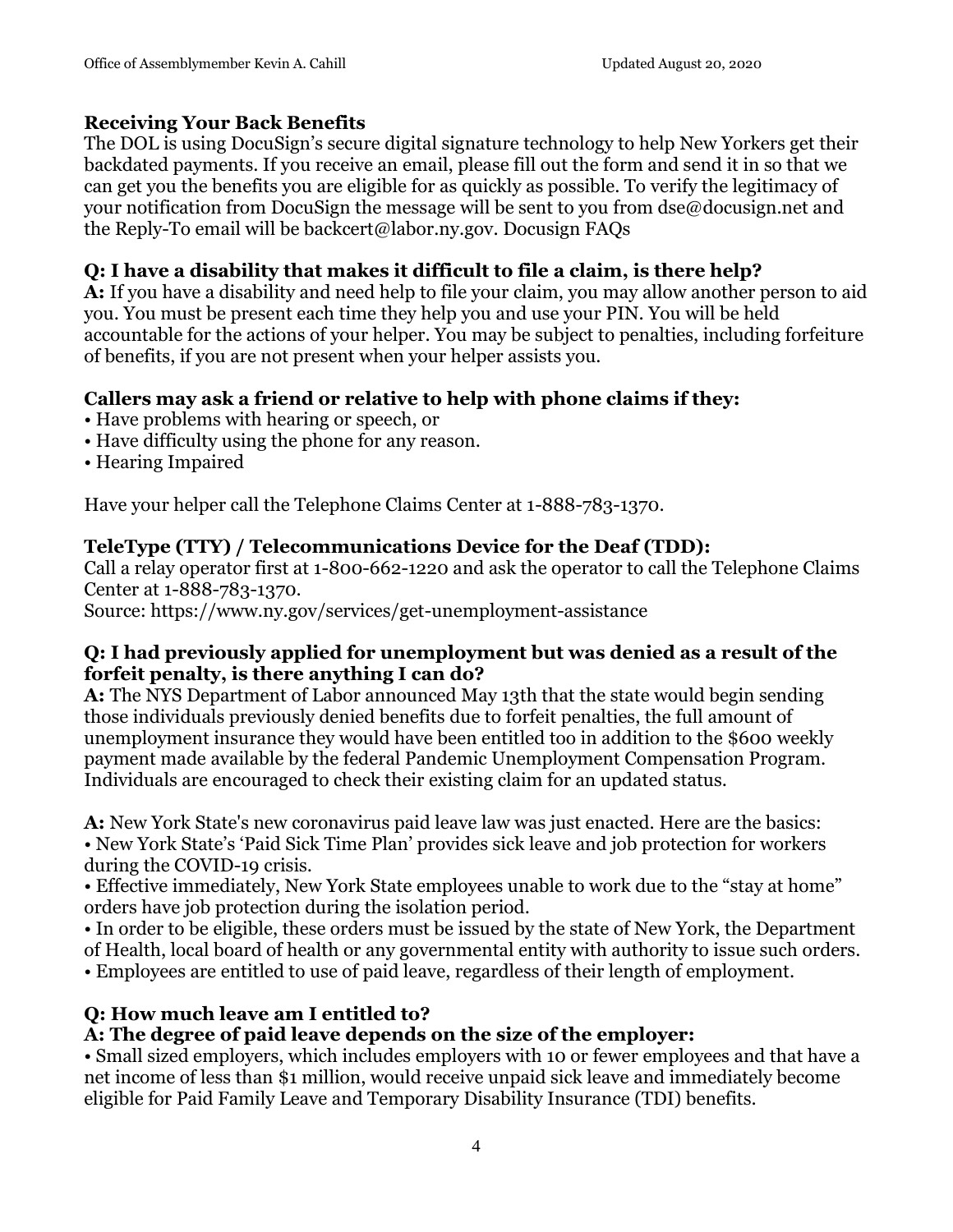• Medium sized employers, which includes employers with 10 or fewer employees that have a net income of greater than \$1 million and employers with between 11 and 99 employees, would receive at least five days of paid sick leave, followed by eligibility for Paid Family Leave and TDI benefits.

• Employers with 100 or more employees, as well as all public employees, would receive a minimum of 14 days of paid sick leave.

Any leave provided during this period cannot reduce an employee's accrued sick leave.

#### **Q: What about the Federal sick leave laws I've heard about?**

**A:** The Families First Coronavirus Response Act, signed into law by President Trump, contains two different provisions requiring employers to provide paid leave related to COVID-19; (1) *The Emergency Paid Sick Leave Act (EPSLA)* and (2) *The Family and Medical Leave Expansion Act (FMLA Expansion).* 

The federal paid leave requirements apply to employers with fewer than 500 employees.

The US Department of Labor may exempt employers with fewer than 50 employees if complying with the law would jeopardize the viability of business as a going concern.

#### **Q: What are the reasons for which employees can take leave under these laws?**  *A: Under the Emergency Paid Sick Leave Act:*

• The employee is ordered into quarantine or isolation because of COVID-19 by a public official.

• The employee has been advised to self-quarantine or isolate because of COVID-19 by a health care provider.

• The employee is experiencing symptoms of COVID-19 and is seeking a medical diagnosis.

• The employee is caring for an individual who is subject to a COVID-19 quarantine or isolation order or has been advised to self-quarantine or isolate because of COVID-19 by a healthcare provider.

• The employee is caring for a child because their school or daycare has been closed, or their childcare provider is unavailable, because of COVID-19.

• The employee is experiencing any other substantially similar condition specified by the Secretary of Health and Human Services (HHS).

#### *A: Under the Family and Medical Leave Expansion Act:*

• To care for a child under the age of 18 if their school or place of care has been closed, or the child care provider of such child is unavailable due to a COVID-19 related emergency.

# **Q: What benefits are employees entitled to?**

# *A: Under the Emergency Paid Sick Leave Act:*

• Full-time employees are entitled to 80 hours of paid leave

• Part-time employees are entitled to the number of hours they work on average over a twoweek period.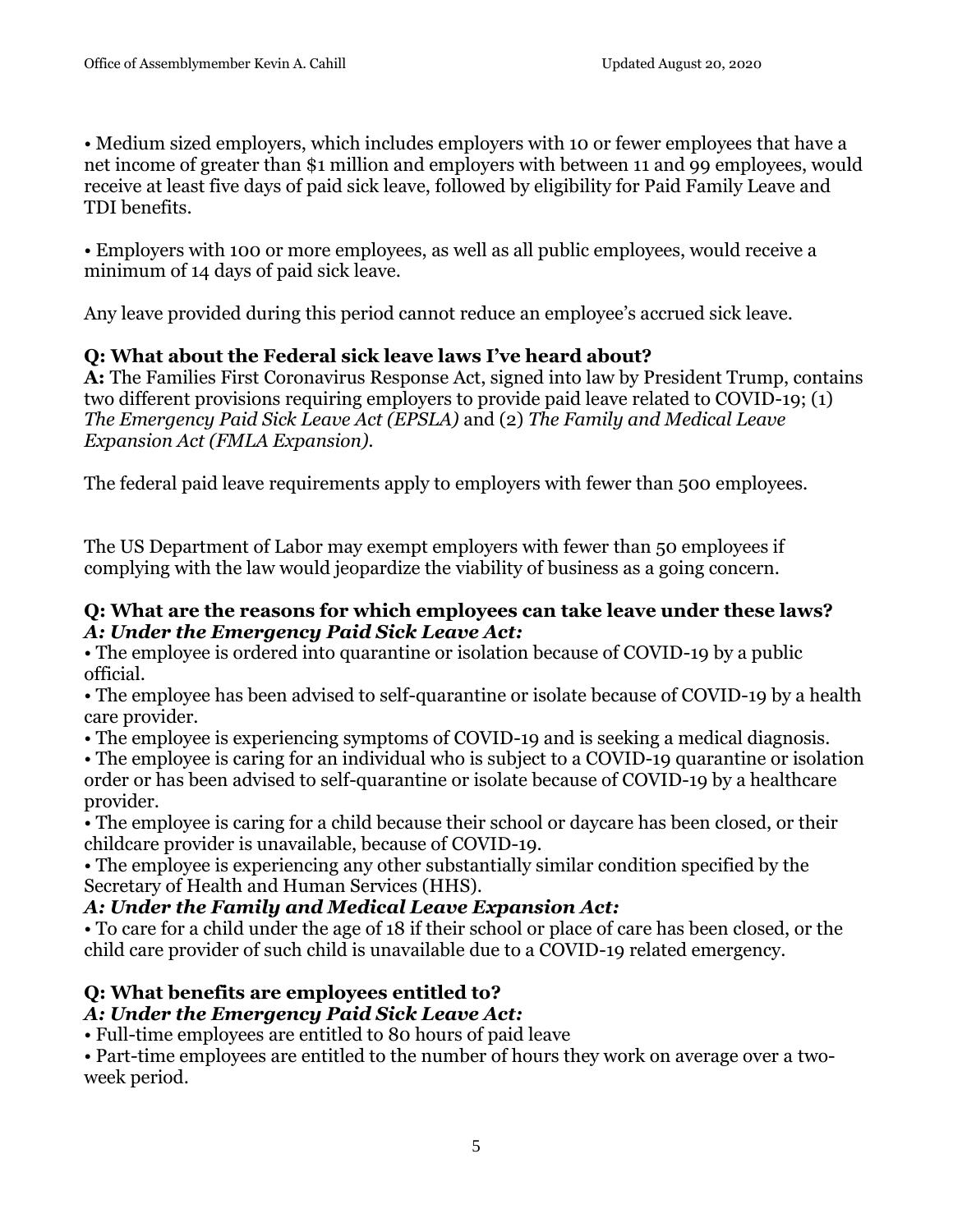• Employees who take leave for a personal COVID-19 quarantine (whether ordered by the government or recommended by a healthcare provider), or to obtain a personal diagnosis **must be paid at the employee's full regular rate of pay, up to a maximum of \$511 per day or \$5,110 in the aggregate.** 

• Employees who take leave to care for another individual impacted by COVID-19, to care for a child, or for any other reason specified by the Secretary of Health and Human Services, **must be paid at two-thirds their regular rate of pay, up to a maximum of \$200 per day or \$2,000 in the aggregate.** 

# *A: Under the Family and Medical Leave Expansion Act:*

• Employees can take up to 12 weeks of leave to care for a child subject to a school or daycare closure.

• The first 10 days may be unpaid, however, an employee may substitute any accrued vacation leave, personal leave or medical or sick leave for unpaid leave, including Emergency Paid Sick Leave Act leave, but cannot be required to do so.

#### • After 10 days, the employee is entitled to be paid **two-thirds their regular rate of pay for the number of hours they would otherwise be normally scheduled to work, up to a maximum of \$200 per day or \$10,000 in the aggregate.**

# **Q: How long do these paid leave benefits last?**

**A:** The obligation to provide COVID-19-related paid leave required under the Families First Coronavirus Response Act expires December 31, 2020.

#### **Q: How long does an employee need to be employed to be eligible for sick leave benefits?**

**A:** Employees are entitled to use of paid leave under the Emergency Paid Sick Leave Act regardless of their length of employment. Employees with at least 30 calendar days of service are entitled to paid leave under the Family and Medical Leave Expansion Act.

#### **Q: How does the Families First Coronavirus Response Act interact with the NY Paid Sick Time Plan?**

**A:** If an employer is covered by the federal and state leave laws, an employee's use of paid leave runs concurrently under both laws. In that event, any benefit under the NY Paid Sick Time Plan will be the incremental difference between full NY Paid Sick Time Plan benefits and the benefits provided under the Families First Coronavirus Response Act.

# **SMALL BUSINESS ASSISTANCE:**

# **Q: Is there any help for small business owners?**

**A:** Yes, the federal government has set aside more than \$370 billion to help small businesses. The stimulus package is offering small businesses Economic Injury Disaster Loans (EIDL), backed by the Small Business Administration (SBA) to pay for basic expenses. The portions that were spent on paying employees, a mortgage, rent or utilities may not have to be repaid.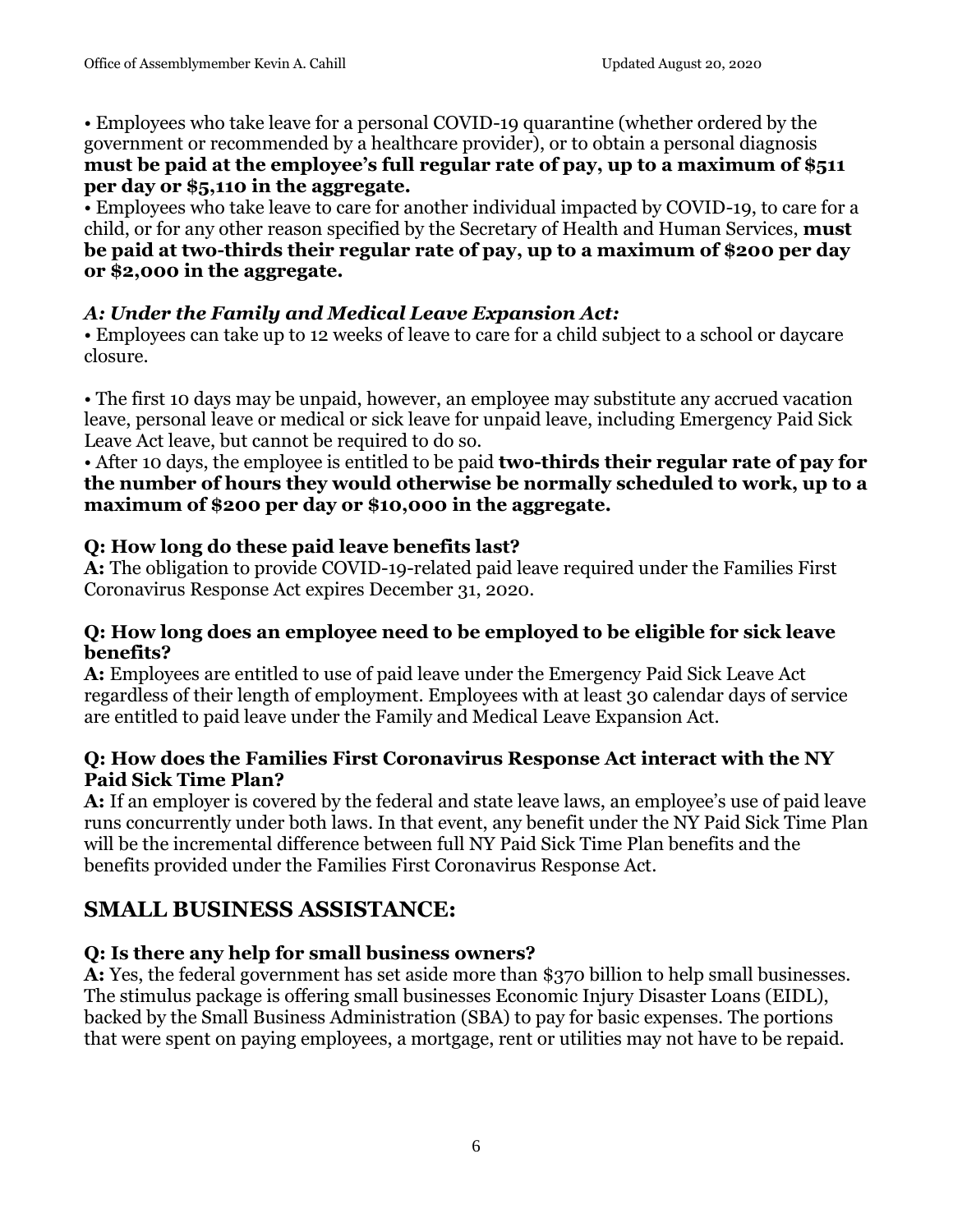#### **Q: Will I have to provide collateral?**

**A:** No, unlike other SBA-backed loans, business owners won't have to provide personal guarantees or use all their available assets as collateral. There are also no fees, and interest rates are capped at 4 percent.

# **Q: What are the conditions of the loans?**

#### **A: Loans are limited to \$10 million and are available to businesses with 500 employees or less.**

Businesses would not have to repay loans covering up to eight weeks' worth of payroll and nonpayroll expenses.

Recipients can ask for loan forgiveness through the lender servicing the loan. In order to obtain full loan forgiveness, employers will have to show that staff numbers and wages have been maintained. The forgiven amount can decrease if the full-time employee head count decreases over the covered period or if the loan recipient cuts salary and wages by more than 25% for any worker who earned under \$100,000 last year.

# **Q: What if I require assistance quickly?**

**A:** Advance loans of up to \$10,000 are available to small businesses to cover payroll and other operating expenses and may be forgiven. The funds will be made available within three days of a successful application. These advance loans may be available even if your EIDL application was declined, or is still pending, and will be forgiven.

If you wish to apply for the Advance on your Economic Injury Disaster Loan, you can request the Advance in the loan application found below.

# **Q: Where can I find more information, and how can I apply?**

**A:** A complete breakdown from the Small Business Administration on guidance during this crisis and loan resources can be found here: https://www.sba.gov/page/coronavirus-covid-19 small-business-guidance-loan-resources

SBA is accepting new Economic Injury Disaster Loan (EIDL) and EIDL Advance applications on a limited basis only to provide relief to U.S. agricultural businesses.

You can also begin you application for the COVID-19 Economic Injury Disaster Loan here: https://covid19relief.sba.gov/#/

#### **Q: I've heard these small business relief programs may run out of money. What does this mean for my application?**

**A:** Unfortunately, the U.S. Small Business Administration and Department of Treasury issued a joint directive on April 15th that the "SBA will not be able to issue new loan approvals once the programs experience a lapse in appropriations." The SBA will not be accepting new applications at this time for the Economic Injury Disaster Loan COVID-19 related assistance program, including EIDL advances. The application portal is temporarily closed, but those who have already submitted applications will be processed on a first-come, first-served basis. The SBA and Treasury are urging Congress to appropriate additional funds so that relief continues to be accessible.

#### **Q: Is there a local resource that can assist me and my business in navigating the pandemic?**